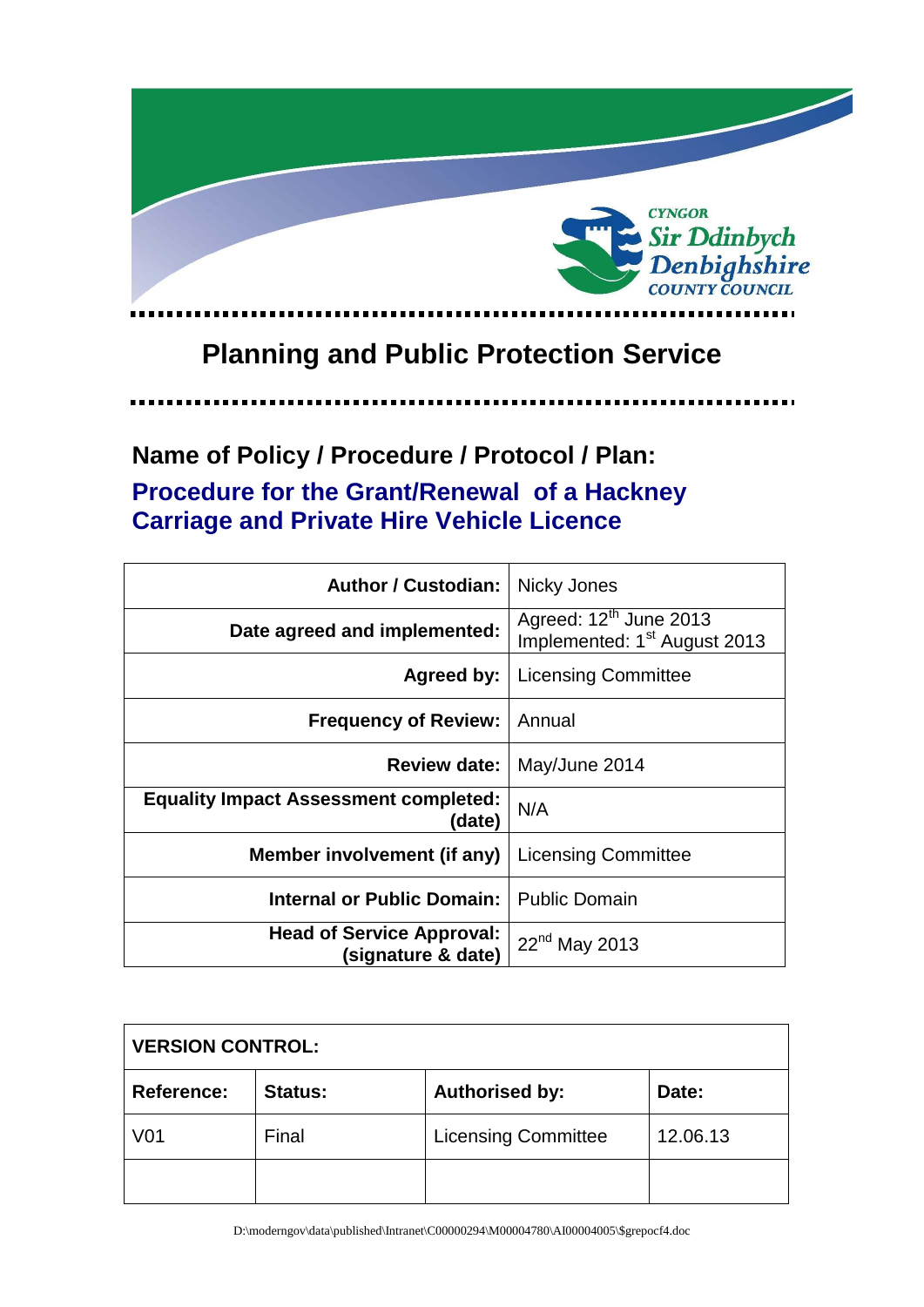## **1. PURPOSE**

To ensure consistency of administering and enforcing the Hackney Carriage and Private Hire legislation and the safety of the travelling public throughout the County of Denbighshire. This procedure aims to provide practical guidelines for officers accepting and processing applications for new and renewal vehicles and ensure that legislation is adhered to.

## **2. RELATED DOCUMENTS**

Town Police Clauses Act 1847 Local Government (Miscellaneous Provisions) Act 1976 Blue Book (Conditions and Policy)

- Flowchart 1 Grant of a Private Hire Vehicle Licence
	- 2 Grant of Hackney Carriage Vehicle licence
	- 3 Renewal of a Private Hire Vehicle Licence
	- 4 Renewal of a Hackney Carriage Vehicle Licence

## **3. OFFICER DELEGATIONS**

The Licensing Committee have delegated to the Head of Service who has subsequently authorised the following Officers to carry out the functions detailed below.

| <b>FUNCTION</b>                | <b>OFFICER</b>                      |
|--------------------------------|-------------------------------------|
| Processing of application      | <b>Licensing Support Officer</b>    |
| Rejection of application       | <b>Public Protection Manager or</b> |
|                                | <b>Senior Licensing Officer</b>     |
| Referral of application to     | <b>Public Protection Manager or</b> |
| <b>Licensing Committee</b>     | <b>Senior Licensing Officer</b>     |
| Grant/renewal of application   | <b>Public Protection Manager or</b> |
|                                | <b>Senior Licensing Officer</b>     |
| Refusal of application (as per | <b>Head of Service or</b>           |
| policy)                        | <b>Public Protection Manager or</b> |
|                                | <b>Senior Licensing Officer</b>     |

## **4. LEGISLATION**

#### **Private Hire Vehicles**

Section 48 of the LG(MP)A'76 give the Council the power to grant an application to use a vehicle as a private hire vehicle, provided that they are satisfied that the vehicle is:

- i. suitable in type, size and design for use as a PHV
- ii. not of such design and appearance as to lead any person to believe that the vehicle is a hackney carriage
- iii. in a suitable mechanical condition
- iv. safe and comfortable
- v. that there is in force in relation to the use of the vehicle a policy of insurance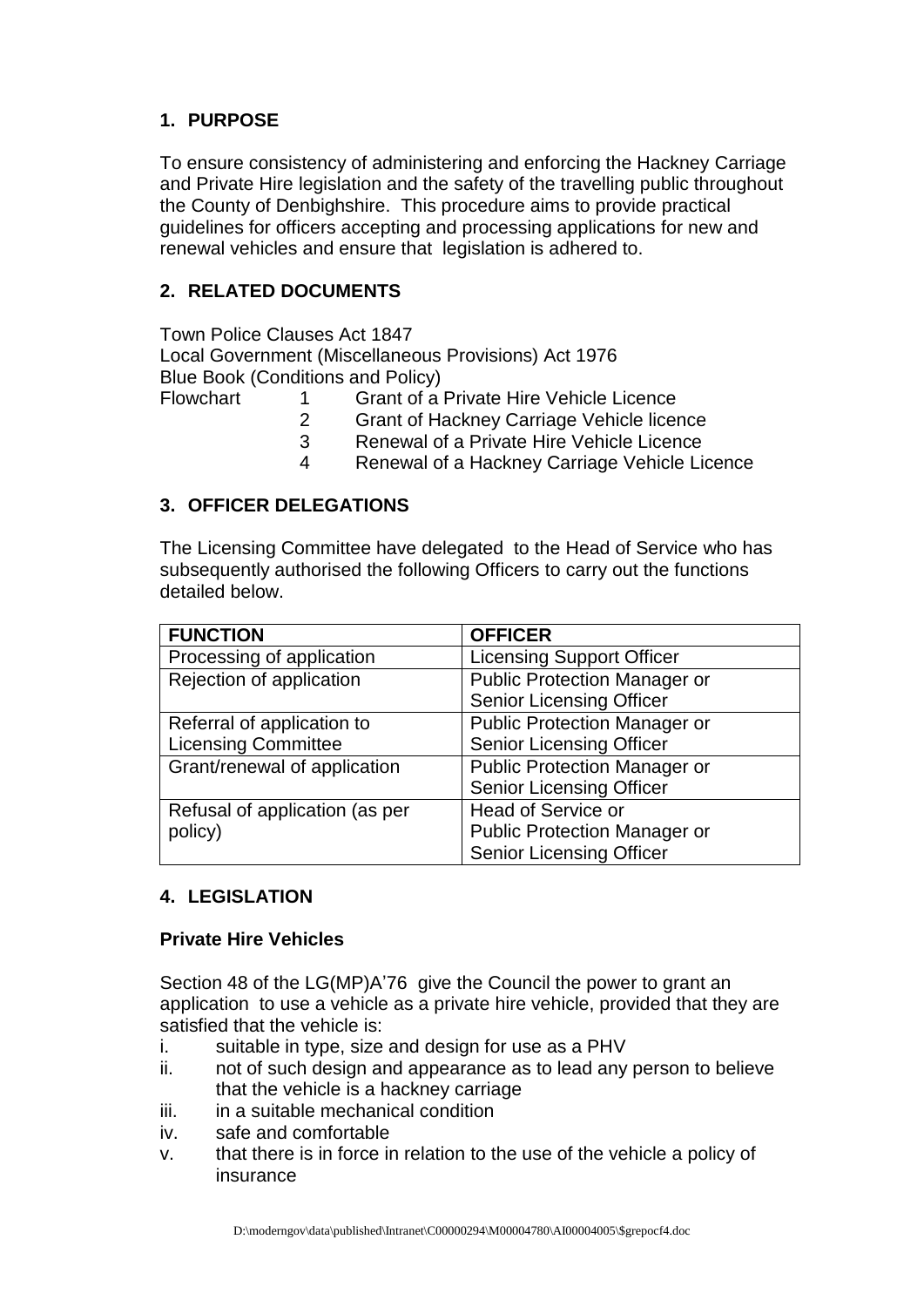#### **Hackney Carriage Vehicles**

Section 37 of the TPCA'47 gives the Council power to licence a hackney carriage. The legislation does not contain detailed requirements as found in the LG(MP)A'76

## **NEW VEHICLE APPLICATIONS (Flow Chart 1 & 2)**

#### **5. Pre-Inspections**

- i. Licensing Enforcement Officer (LEO) to inspect all new vehicles to ensure compliance with the vehicle specification as detailed in the policy.
- ii. If LEO satisfied that vehicle meets specification a notice to that effect will be issued to the proprietor authorising the vehicle to undergo the Council's Compliance test
- iii. If LEO is not satisfied that the vehicle meets the specifications then the LEO must issue a rejection letter with details of reasons for rejection eg vehicle is a left hand drive/bodywork is in poor condition

#### **6. Testing Requirements**

Following the pre-inspection all suitable vehicles (as deemed by LEO) must undertake a Compliance Test at the County's Fleet Services Depot in Bodelwyddan.

#### **7. Processing application for GRANT (PHV flowchart 1, H/C Flowchart 2):**

- i. Application received check all documents are present
- ii. If the application is for a new to fleet PHV check to see if applicant has a current Operating Licence (see section 11 below)
- iii. Check Insurance document has appropriate cover for use and has a valid date in force (see section 9 below)
- iv. Check details on V5 match application details (see section 10 below)
- v. Check correct fee received (see table of fees attached)
- vi. Pass to SLO to check application

#### **If SLO satisfied that the above requirements are complete ONLY then move to next step. If Not satisfied SLO to issue rejection letter (see section 5 below).**

- vii. Receipt fee Code to H290019428
- viii. Allocate licence number from VIP and Licensing system. You must select the next highest free number. NB do not use a number that has previously been issued before even if the licence has been surrendered or revoked.
- ix. Enter insurance/certificate of compliance/V5 details onto Licensing System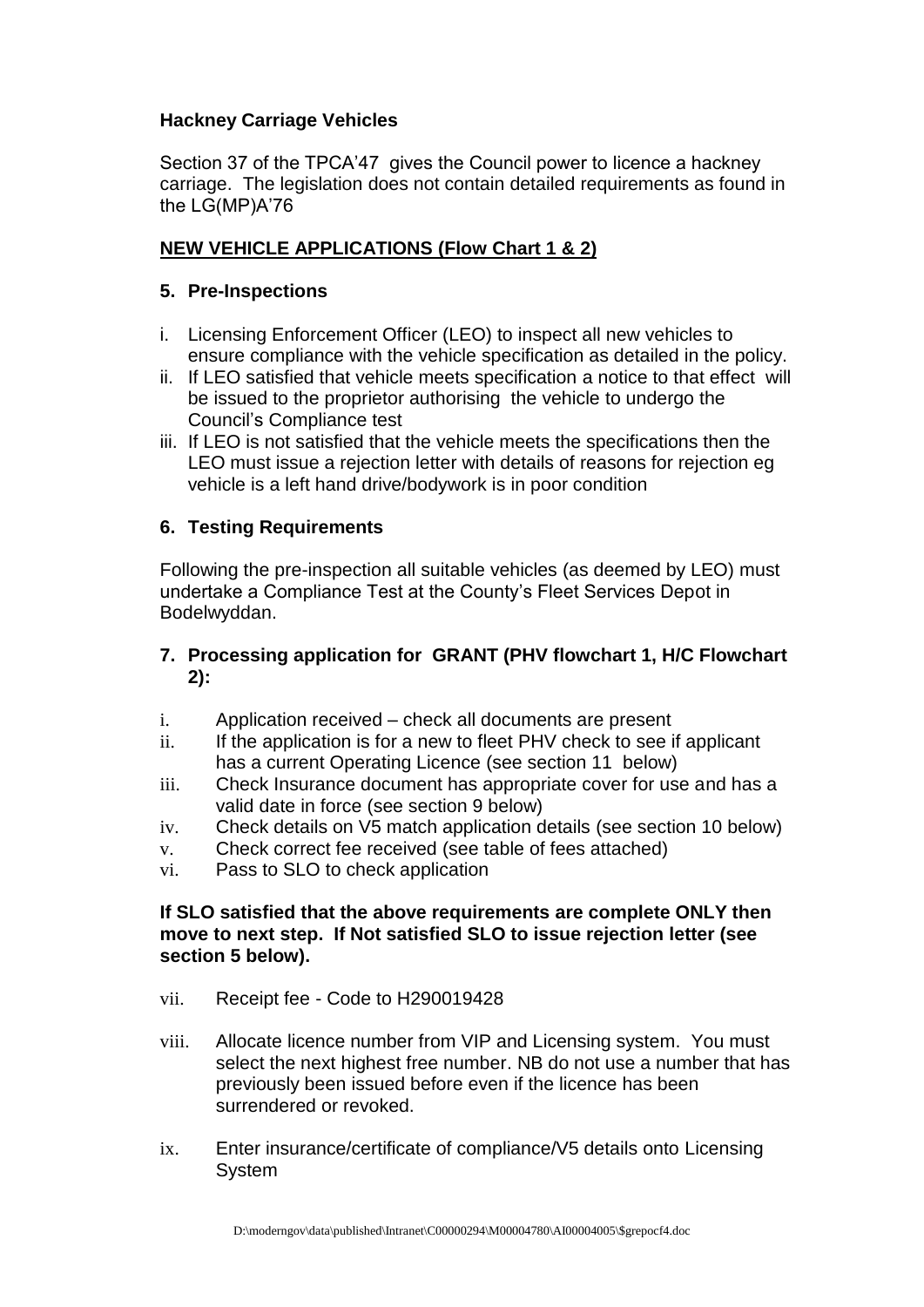- x. Enter vehicle details VIP and issue Plate/Door Stickers
- xi. Issue paper licence from Licensing System
- xii. Licence to be signed by SLO (authorised officer) and 2 copies sent to Licence Holder/one copy to go on file.
- xiii. Documents to be filed

#### **8. Processing application for RENEWAL (PHV flowchart 3, H/C flowchart 4)**:

- i. Each month, produce a monthly licensing system report detailing the vehicle licences due for renewal
- ii. Print renewal form and letter from licensing system and send out to licence holder. Ensure that the renewal documents are sent out to licence holder with at least one month notice of expiry.
- iii. Applications must be submitted to Licensing Section. Licensing Support Officer must check to ensure that all the required information has been fully completed on the application form and signed/dated.
- iv. If the application requires supporting documents eq Insurance/Compliance please check documents thoroughly to ensure that the correct cover for use and has a valid date in force (see section 9 below)
- v. Check correct fee received (see table of fees attached)
- vi. Receipt fee Code to H290019428
- vii. VIP to be updated and new plate printed
- viii. Update licensing system and produce the paper licence
- ix. Licence to be signed by SLO and one copy sent to licence holder and one to be attached to renewal documents.
- x. Documents to be filed in Operator file.

## **9. APPLICATION NOT RECEIVED BEFORE EXPIRY**:

i. If the application is not renewed by the expiry date of the existing licence then refer the matter to Enforcement Team the day after the expiry date

## **10.INSURANCE DOCUMENTS**

Inspection of the insurance document must be done before authorising the application. Officer must be looking for the following:

- a. Insurance document relates to the vehicle application or is included on a schedule for fleet vehicle cover
- b. Start and expiry date of cover. Application cannot be accepted if cover has expired or if the start date commences after grant of licence. Ie. cover must start on the date the licence has been granted for.
- c. The cover must be for the carriage of passengers for hire and reward or for private hire/public hire. NB the carriage of school children as part of a contract is not sufficient even if the applicant "only carries out school contracts".
- d. Full Certificate or cover notes may be accepted.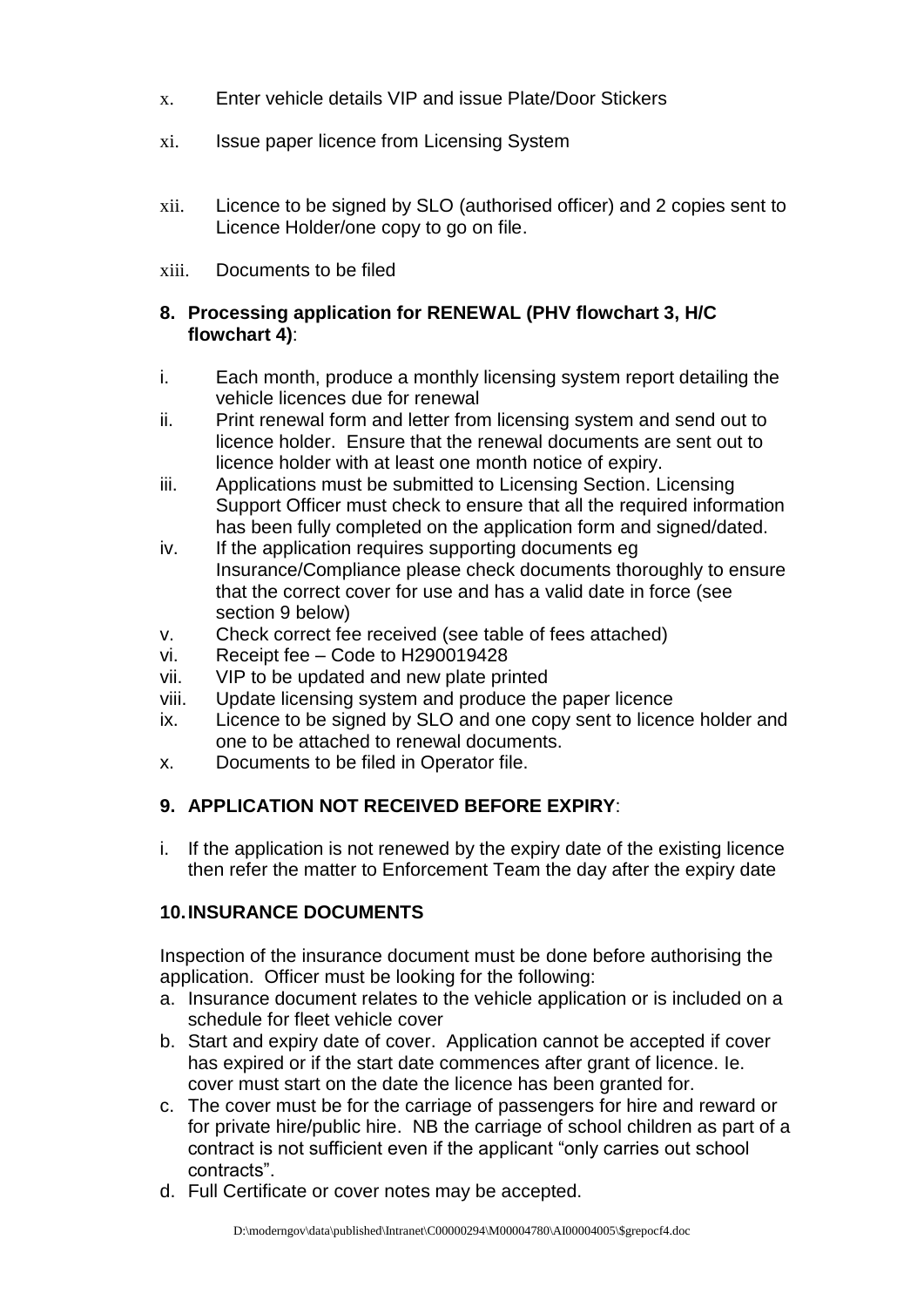## *If in doubt of any certificate or cover note please see SLO*.

## **11**.**VEHICLE REGISTRATION DOCUMENTS (V5)**

Part of the application procedure is for the production of a V5 document . This cannot always be produced if the vehicle has just been purchased and the applicant has sent the V5 to the DVLA in Swansea for a change of owner details.

If the applicant cannot produce a V5 then proof of ownership should be sought until the applicant can produce the updated V5 eg receipt for purchase from garage.

## **12**.**OPERATOR'S LICENCE**

If the application is for a PHV you must check the following information:

a. Does the applicant have an Operator Licence? If not, does the application detail another Operator who the applicant is proposing to work under? If not, then the application must be rejected

#### . **13**.**APPLICATION FORM**

All applicants must sign the application form

## **14.REJECTION OF APPLICATION**

Rejection of application would take place if:

- a. the vehicle does not meet the specifications as per policy
- b. if the applicant has not provided all appropriate supporting documents
- c. If the applicant does not have an Operating Licence or has not specified details of an Operating Licence that the vehicle will be attached to.

Insert reasons for rejection in the body of letter.

If the application has been rejected because the vehicle does not meet the Council's requirements (a) above, the applicant can request his/her application be referred to the Licensing Committee for consideration Rejection Letter must be signed by SLO

## **15**.**REFUSAL TO GRANT**

A Local Authority has very few reasons for refusal of a licence if the applicant complies with all the application requirements. However the Council can refuse an application if the grant of that licence would breach the overriding aim of protecting the public eg if the application comes from a known or suspected criminal

#### **16. COMMITTEE DECISION**

On occasions Officers may need to refer applications to the Licensing Committee for determination as to whether the vehicle if fit for purpose or if